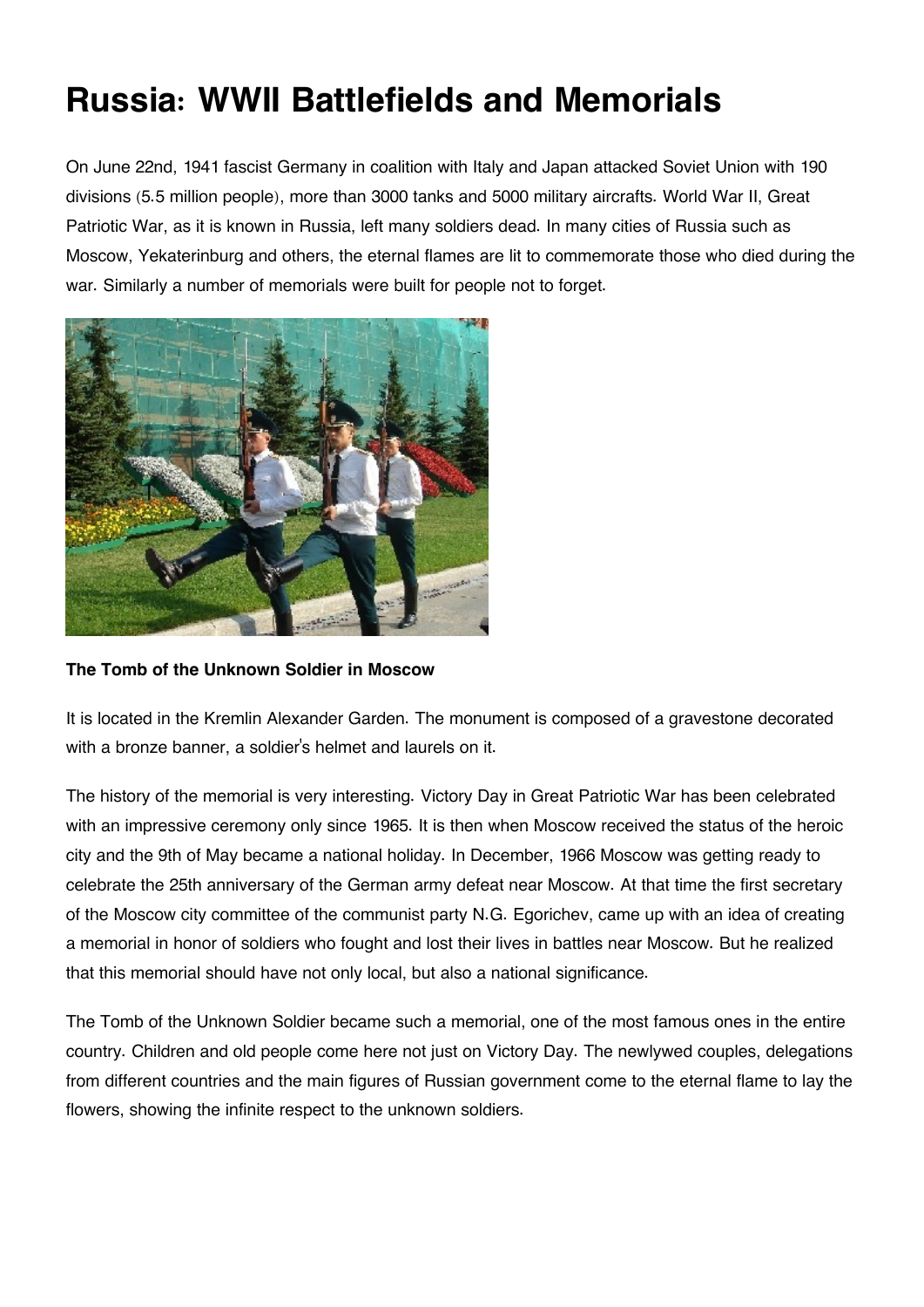

## **Kursk Battlefield Memorial**

The battle started on July 15, 1943 and lasted till August 23, 1943. It was one of the most important battles of the World War II in its size, forces, tension, and political results. Kursk Battlefield Memorial consists of a six hundred meter long green boulevard, located in the Northern part of the Victory Avenue (Prospect Pobedy) between the two highways, tall three-storey Temple of the Great Martyr George the Victorious, triumphal arch, crowned with equestrian statue of the patron saint, bronze statue of Georgy Zhukov and granite tombstone of the "Kursk Battlefield Unknown Soldier" on the common grave. Kursk Battlefield memorial was built to commemorate the 55th World War II Victory Anniversary.

First monument that the visitors see upon entering the memorial is the T-34 tank monument in honor of the tank men who fought during the Kursk Battle. Next is the stele, symbolizing the front line. Along its edges are antitank guns that helped to stop the tank forces of the enemy. In the center of the memorial, between the common graves, symbolizing the memory, eternal flame is lit.

In the Hall of Combat and Military Glory personal belongings of the battlefield participants, weapons and relics are displayed. At the southern end of the memorial there is a World War II bunker, that was used for firing a machine gun, and is called "dzot" or "Derevozemlyanaya", meaning made of wood and dirt, firing point. Inside the bunker there is a 76-mm 7 divisional gun model ZIS-3, that played a significant role in suppression of the tank power of the enemy.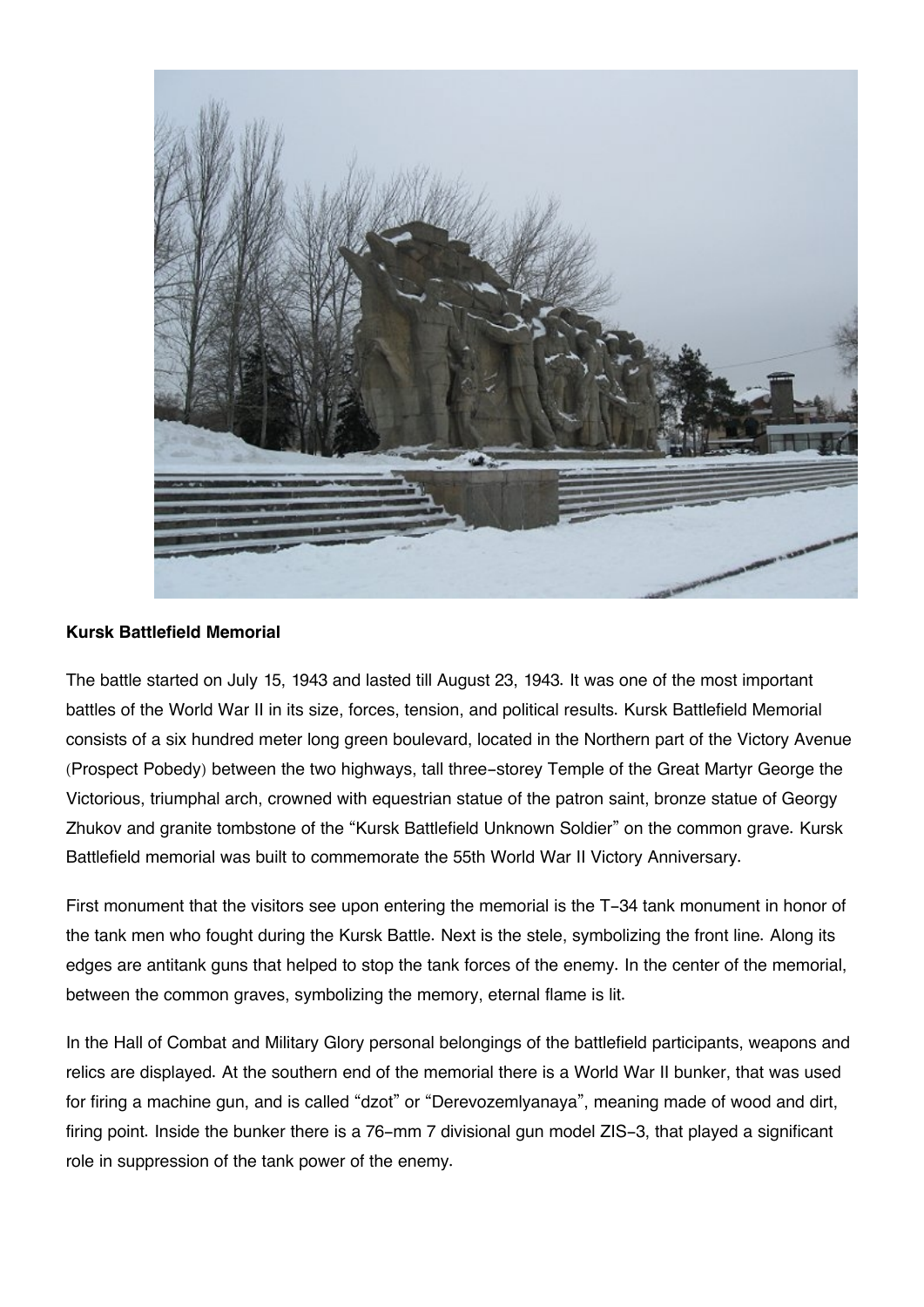

One of the most beautiful buildings of the memorial is the Temple of the Great Martyr George the Victorious, that was opened on the 65th World War II Victory Anniversary. The names of the fallen soldiers are written on the walls of the temple.

## **Mamaev Hill in Volgograd (formerly Stalingrad)**

This is where the Stalingrad battle took place between September 1942 and January 1943. It is one of the most famous battlefields of the World War II. Mamaev Hill battle lasted 135 days out of 200 days of the Stalingrad battle. Slopes of the hill were dug up with bombs and mines, even during the snowy days the hill remained black. Snow melted instantly, mixing with dirt from the artillery fire. When the Stalingrad battle was over, 34500 fallen soldiers were buried there. No wonder that in the first spring after the battle, Mamaev Hill didn't turn green, grass didn't grow on the burnt soil.

There are 200 granite steps, a step for each day of 200 days of the Stalingrad Battle, from the Square of Sorrow at the base the hill to its top, where there is the main monument of the memorial – The Motherland Calls – sculpture of a woman holding sward and calling for battle.